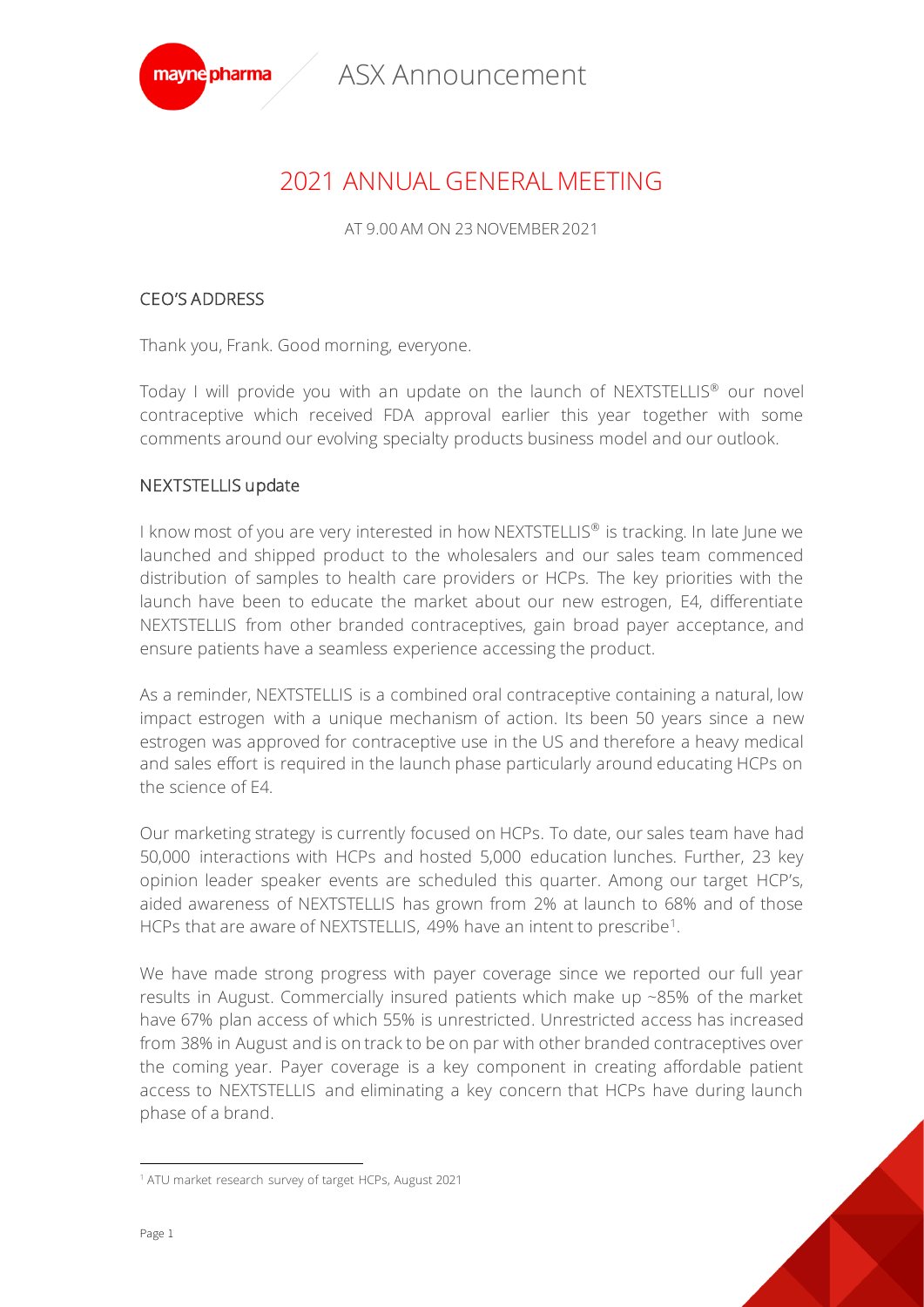

In terms of how this activity translates into underlying demand, we are seeing growth in all key metrics including the number of writers and the numbers of scrips written and dispensed each week. Since launch, there have been over 850 new prescribers who have written more than 7,000 prescriptions of which more than 3,000 have been dispensed. The difference between written and dispensed prescriptions reflects ongoing use of samples by patients and abandoned prescriptions due to access issues. In the early launch phase of a brand the abandonment rate can be relatively high and over time this improves as patient's health plans adopt the product – and that's exactly what we are seeing.

Based on growing HCP awareness levels and their intent to prescribe, patient sampling dynamics, recent coverage wins and optimisation of our patient co-pay support program, we are confident there will be a significant step up in dispensed prescriptions in the coming months. Put another way, we know that prescribing materially steps up once HCPs have received 6 calls and have sampled 12 patients. As at the current day, we have only reached 14% of our target universe of 8,200 high decile prescribers at this 6-call threshold. A further 35% or approximately 3,000 prescribers will cross this 6-call threshold over the next 4 weeks.

The final piece of the jigsaw is turning on our direct-to-consumer (or DTC) campaign. We plan to do this in the new year once we have reached certain milestones around HCP awareness, unrestricted payer coverage and a targeted number of writers. This will be an exciting phase of growth for NEXTSTELLIS given we know that more than 50% of conversations with HCPs about contraceptives are initiated by consumers and greater than 80% of the time brand requests are granted.

In summary, while it is early days in our launch, we are very excited about the potential of NEXTSTELLIS to become a leading brand in the short-acting combined hormonal contraceptive (CHC) market which is valued at US\$3.4b with more than 60 million prescriptions written annually<sup>2</sup>.

## Evolving US pharma market

I now want to make a few comments about the US pharma market. Whilst the largest in the world and valued at US\$500b in ex-manufacturer sales terms<sup>2</sup>, it is incredibly complex and dynamic for all participants including patients, prescribers, retailers, wholesalers, PBMS, insurers and manufacturers like Mayne Pharma. In recent years, dramatic consolidation of generic drug buying groups, pharmacy benefit managers (PBMs) and health insurers has created significant downward pressure on manufacturers margins, both generic and specialty brands. At the same time the out of pocket cost of drugs to patients is rising and prescribers are being given less choice on patient treatment. In many therapeutic areas, PBMs are making coverage harder and adding restrictions or blocking products outright. In dermatology for instance

<sup>2</sup> IQVIA, MAT Sales September 2021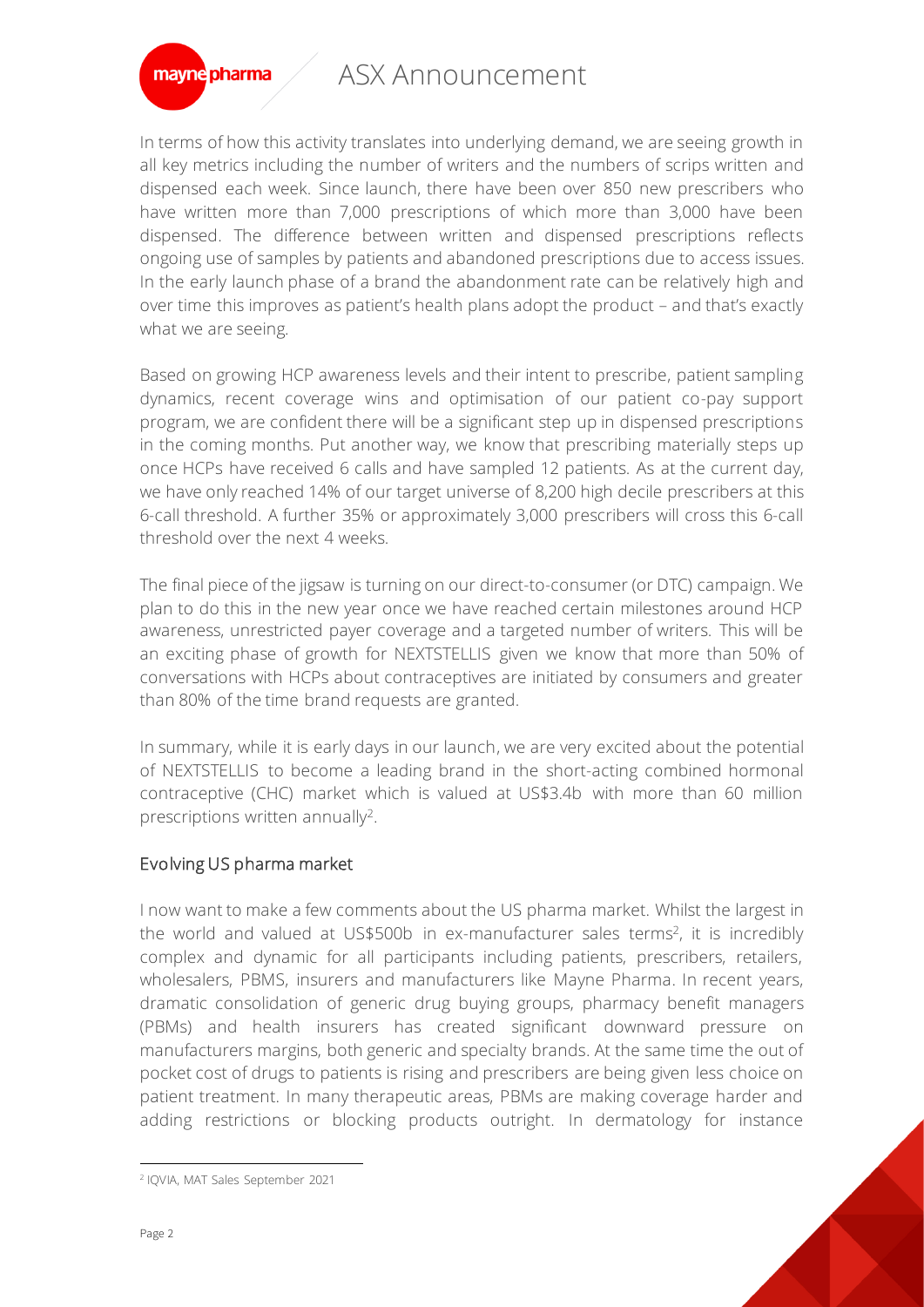

unrestricted commercial coverage has dropped from 44% in mid-2020 to 30% on our foam brands making it increasingly harder to capture value in the traditional way. This is an industry wide challenge, not company specific. A cost shift from downstream actors to manufacturers and patients is happening and will potentially gather pace.

These dynamics are creating opportunities to generate an improved value proposition for prescribers and patients. New businesses and alternate go-to-market models are being created to provide greater transparency, cost savings and convenience for patients. For example, GoodRx is one business that seeks to make healthcare more affordable by giving consumers access to medicines that they otherwise wouldn't have been able to afford. Amazon pharmacy is another disruptor who is providing consumers with prescriptions through their online store.

Mayne Pharma is focused on evolving its business model through leveraging new technologies, capitalising on disruption across the entire US pharma value chain, and removing inefficiencies for prescribers and patients alike. In dermatology, our largest therapeutic category, we are most advanced in this pursuit having established a portfolio-based selling model offered across multiple channels, with the objective of moving us closer to the patient to enable participation in the full value chain.

The evolution of our go-to-market model is attracting strong interest from third parties and this calendar year we have partnered with five pharma companies doubling our dermatology portfolio to 23 products. Partners include Upsher Smith, Torrent and Cosette and most recently we partnered with Chartwell Pharmaceuticals and launched a version of the acne brand TARGADOX® this week.

So far this fiscal year we have launched eight new dermatology products, one of which has become a top 3 US product by sales leveraging our established commercial capabilities across sales and marketing, medical affairs and patient access and support. In the first two months following launch, Mayne Pharma has captured 20% of the prescription volume with significant further growth expected across the balance of FY22. We are also in negotiations to launch another acne product shortly that participates in a US\$150m IQVIA market which is expected to be a meaningful contributor to our business based on current market conditions and competitor dynamics.

Today, our portfolio covers 9 of the top 15 most prescribed molecules by dermatologists. We continue to have active discussions with other parties around further product collaborations that will continue to add breadth to our offering on our path to ultimately becoming a one stop shop to satisfy the needs of dermatologists and patients alike.

#### Metrics Contract Services (Metrics or MCS)

Metrics, our US contract service business continues to outperform market growth rates in the small molecule CDMO segment, benefiting from the growing number of oncology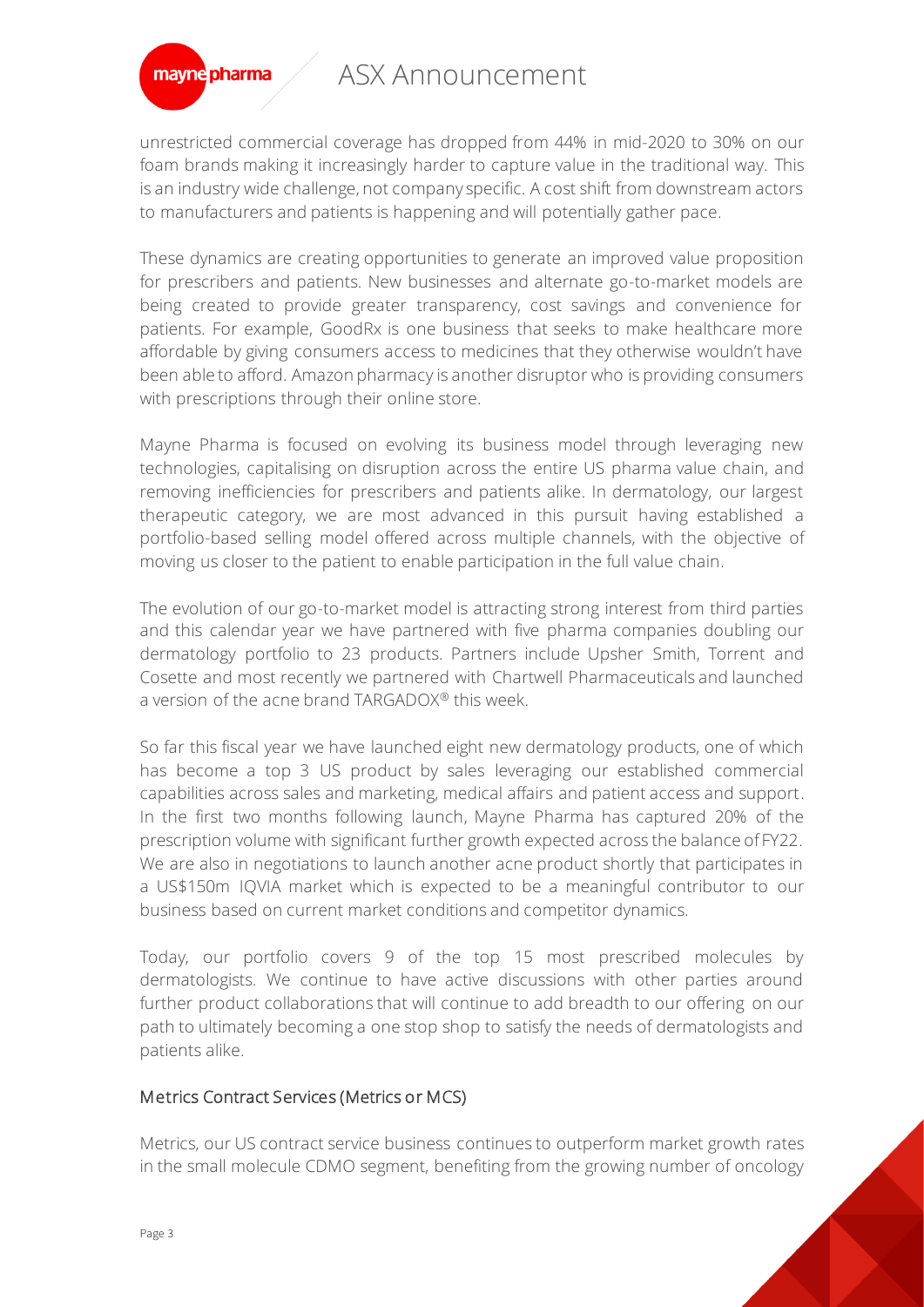

compounds in clinical development, its diverse and high-quality customer base and the scientific know-how of its team of analytical chemists and formulators.

Metrics remains one of only a few US-based CDMOs capable of early-stage development through to commercialisation under a single FDA registration. Commercial manufacturing continues to make up a bigger proportion of its sales as more clients' transition from pre commercial development services to commercial phase. Metrics pipeline of development projects remains strong supporting more than 62 projects across the pharmaceutical value chain, up from 51 projects a year ago. We anticipate up to 5 of these clients may submit New Drug Applications with the FDA next year.

### International (MPI)

Our International business also known as MPI is one of Australia's leading specialty pharmaceutical and CDMO businesses. The Salisbury facility has expertise in complex oral and topical dose forms and the site manufactures and exports to more than a dozen countries. In Australia, MPI markets a portfolio of prescription and OTC products and out-licenses its products to third parties. The business is now actively focused on growing its CDMO services.

Our Australian commercial team are focused on building our dermatology and women's health portfolios. In July, we relaunched SOLARAZE<sup>®</sup> to treat actinic keratosis. We also anticipate approval of NEXTSTELLIS shortly with launch planned for mid-2022. Further,  $FABIOR^{\otimes}$  foam to treat acne is under active review at the TGA.

## **Outlook**

Mayne Pharma's success and performance will be heavily influenced by the execution of our strategic priorities and will depend on market factors including the timing of FDA approvals, payer coverage and reimbursement, and competitive intensity in our key product areas. We are focused on investing in activities that leverage and strengthen our core focus areas, namely women's health, dermatology and contract services.

Key growth drivers in the near to mid-term are expected to be the successful commercialisation of NEXTSTELLIS in the US, the launch of more than ten dermatology products this fiscal year, the launch of a generic version of NUVARING®, driving growth of Metrics Contract Services and continued optimisation of our cost base.